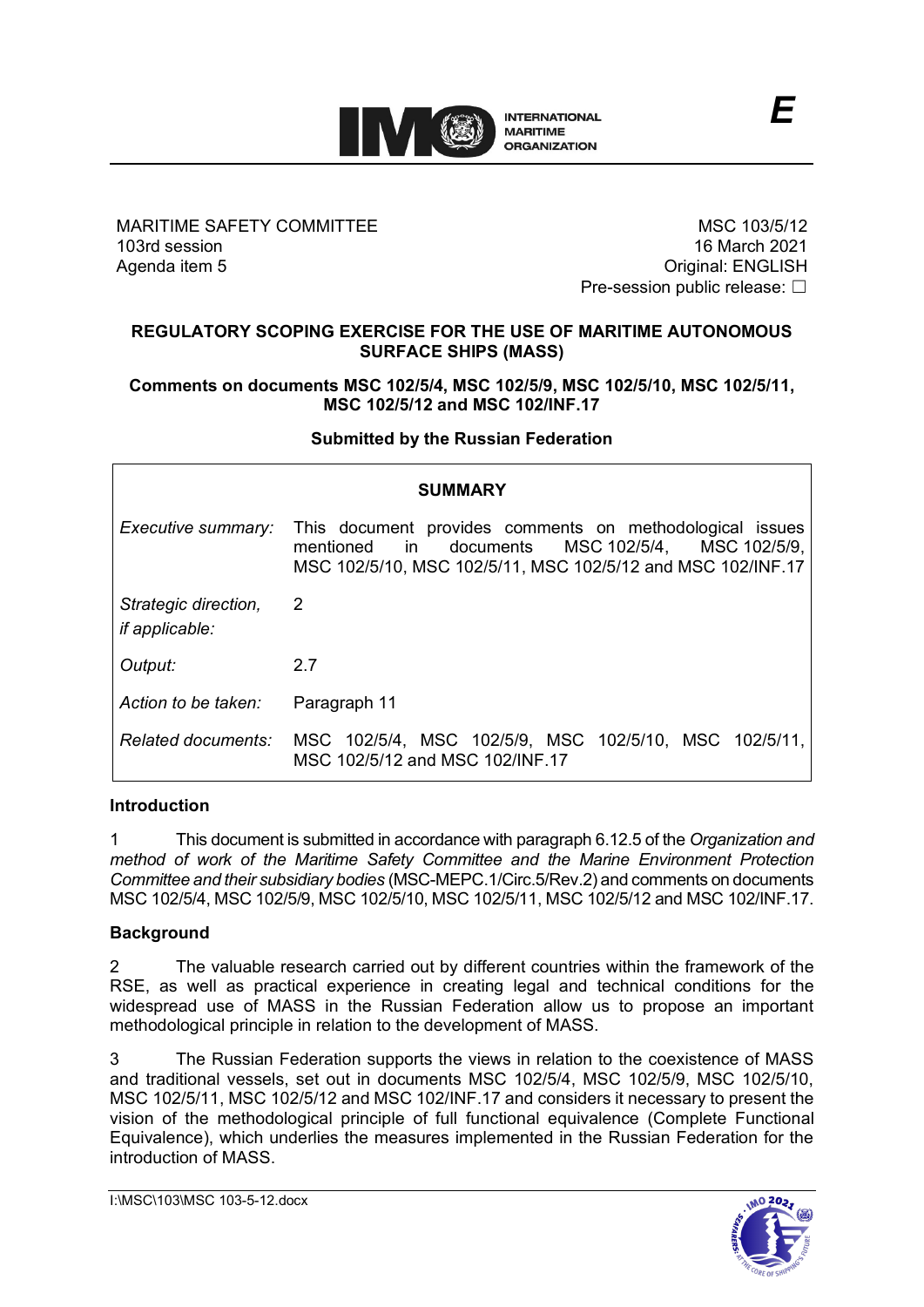# **Comments on the principle of complete functional equivalence**

4 The practical experience of MASS trials in the Russian Federation shows of a very wide range of issues that appear when using autonomous navigation (a-Navigation) means in real conditions and vary depending on the specifics of the vessel, shipping company, region, etc. Without the widespread use of MAAS in the real practice of shipping companies, it is impossible to assess the real features of the application of a-Navigation, and, therefore, to formulate further specific regulation of MASS.

5 To ensure the widespread use of MASS in real conditions, they must fully enforce the implementation of all existing management functions provided for by the current international regulation for the ship's crew. This will ensure, on the one hand, the uniformity of regulation in relation to the global fleet, and on the other hand, it will reduce the risks and fears regarding the new technology.

6 The functional approach to ship management is in line with the principles of the International Convention on Standards of Training, Certification and Watchkeeping for Seafarers (STCW Convention). As part of the functional approach, we used a set of functions in line with the standards of competence of crew members set out in chapter II of part A of the STCW Code, "Mandatory standards in relation to the provisions of the annex to the STCW Convention".

7 On this basis a complete functional set (Complete Functional Map) with the corresponding requirements was formed: voyage planning, use of information from navigational equipment and decision support systems, determining the position of the vessel, constant monitoring of the current navigational situation, recording of actions and events during the watch, manoeuvring the vessel in accordance with COLREG 72, including in adverse and extremely difficult conditions, steering and executing relevant commands, engine control from the bridge, checking the operation of navigational and signal lights, radio communication, etc.

8 The principle of complete functional equivalence presupposes the full performance of all these functions, regardless of control methods, including through the use of automatic and remote control. To ensure this principle, a-Navigation systems are projected onto the Complete Functional Map: gaps serve as functional requirements for these systems or an explicit restriction on their use at the current moment (if it is impossible to implement the necessary requirements now). At the same time, this makes it possible to ensure a gradual process of introducing a-Navigation technologies by a shipping company, when, depending on the level of automation of ship processes, certain functions can be excluded from the set of functions performed by the crew members, with a corresponding reduction of the ship's crew.

9 Today, in order to comply with the principle of full functional equivalence, we see the need for a symbiosis of the three control methods on MASS – automatic, remote and manual, the choice of each should be determined by the shipping company, depending on the prevailing conditions, the type of vessel and the nature of its operation. For example, the a-Navigation systems currently being tested in the Russian Federation make it possible to automatically control a ship on the high seas under normal conditions in accordance with COLREG 72, radio communication with other ships is carried out using the remote control and traditional control is used in extremely difficult conditions, including the situations where the officer in charge of the watch is nowadays required to immediately notify the master of the ship in accordance with the STCW Code (part A, chapter VIII – Watchkeeping). But in any case, at each moment of time, MASS as a whole shall comply with the principle of complete functional equivalence, i.e. the full range of functions currently provided for the crew on board.

10 With the increasing maturity of the technologies and practical experience the automatic control will expand and prevail over control from humans. This can become in the future the basis for the revision of functions in STCW for all vessels, including autonomous ones.